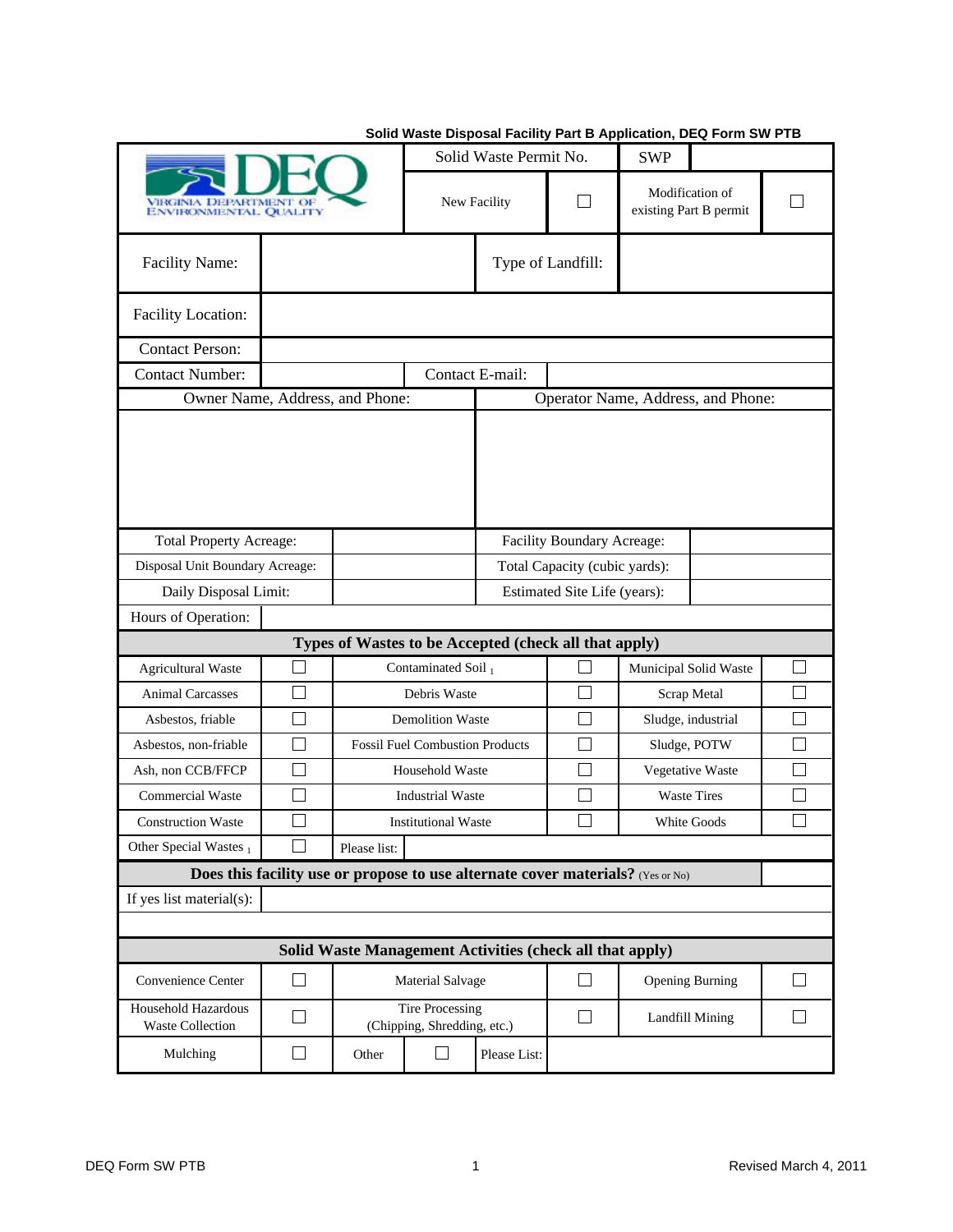| Liner Design (check all that apply)                                                                                                                                                                       |                                                                                                                                                                       |                |                                                                                                                                                                                                                                                                                                                                                                                                                             |              |  |  |  |
|-----------------------------------------------------------------------------------------------------------------------------------------------------------------------------------------------------------|-----------------------------------------------------------------------------------------------------------------------------------------------------------------------|----------------|-----------------------------------------------------------------------------------------------------------------------------------------------------------------------------------------------------------------------------------------------------------------------------------------------------------------------------------------------------------------------------------------------------------------------------|--------------|--|--|--|
| <b>Sanitary Landfill</b>                                                                                                                                                                                  |                                                                                                                                                                       |                | <b>CDD</b> or Industrial Landfills                                                                                                                                                                                                                                                                                                                                                                                          |              |  |  |  |
| Subtitle D Liner (9VAC20-81-130.J.1.a)                                                                                                                                                                    |                                                                                                                                                                       |                | Compacted Clay (9VAC20-81-130.J.2.a)                                                                                                                                                                                                                                                                                                                                                                                        | $\Box$       |  |  |  |
|                                                                                                                                                                                                           | Pre-approved Alternate (9VAC20-81-130.J.1.b)                                                                                                                          | П              | Synthetic Liner (9VAC20-81-130.J.2.b)                                                                                                                                                                                                                                                                                                                                                                                       |              |  |  |  |
|                                                                                                                                                                                                           | Additional Alternate (9VAC20-81-130.J.1.c) 2                                                                                                                          | П              | Alternate Liner (9VAC20-81-130.J.2.c) 2                                                                                                                                                                                                                                                                                                                                                                                     | I.           |  |  |  |
|                                                                                                                                                                                                           |                                                                                                                                                                       |                | In-Place Soil (9VAC20-81-130.J.2.d) 3                                                                                                                                                                                                                                                                                                                                                                                       |              |  |  |  |
|                                                                                                                                                                                                           |                                                                                                                                                                       |                | Double Liner (9VAC20-81-130.J.2.e) 4                                                                                                                                                                                                                                                                                                                                                                                        |              |  |  |  |
| Final Cover Design (check all that apply)                                                                                                                                                                 |                                                                                                                                                                       |                | Leachate Management (check all that apply)                                                                                                                                                                                                                                                                                                                                                                                  |              |  |  |  |
|                                                                                                                                                                                                           | Standard Final Cover (9VAC20-81-160.D.2.c)                                                                                                                            | $\blacksquare$ | Leachate Recirculation $_6$                                                                                                                                                                                                                                                                                                                                                                                                 |              |  |  |  |
|                                                                                                                                                                                                           | Pre-approved Alternate (9VAC20-81-160.D.2.d)                                                                                                                          |                | Discharged directly to WWTP                                                                                                                                                                                                                                                                                                                                                                                                 |              |  |  |  |
|                                                                                                                                                                                                           | Pre-approved Alternate (9VAC20-81-160.D.2.e)                                                                                                                          |                | Treated onsite and discharged $_7$                                                                                                                                                                                                                                                                                                                                                                                          |              |  |  |  |
|                                                                                                                                                                                                           | Additional Alternate (9VAC20-81-160.D.2.f) 5                                                                                                                          |                | Transported by a vehicle to an offsite WWTP                                                                                                                                                                                                                                                                                                                                                                                 | Г            |  |  |  |
|                                                                                                                                                                                                           |                                                                                                                                                                       |                | Other method 8                                                                                                                                                                                                                                                                                                                                                                                                              | $\mathbf{I}$ |  |  |  |
|                                                                                                                                                                                                           |                                                                                                                                                                       |                | Stamp Professional Engineer in space provided, meaning to the best of my knowledge, information and belief, the selected landfill liner and final cover designs are, in<br>my professional opinion, suitable for the above named facility based on site specific conditions and engineering principles. The designs proposed in the following<br>Attachments are in compliance with applicable laws, codes, and ordinances. |              |  |  |  |
| <b>Does this application include a Research Development and Demonstration Plan?</b> (Yes or No) <sub>9</sub><br>The addition of liquids in addition to leachate and gas condensate from the same landfill |                                                                                                                                                                       |                |                                                                                                                                                                                                                                                                                                                                                                                                                             |              |  |  |  |
|                                                                                                                                                                                                           | for accelerated decomposition of the waste mass.                                                                                                                      |                |                                                                                                                                                                                                                                                                                                                                                                                                                             |              |  |  |  |
|                                                                                                                                                                                                           |                                                                                                                                                                       |                | Allowing run-on water to flow into the landfill waste mass.                                                                                                                                                                                                                                                                                                                                                                 |              |  |  |  |
| If yes:                                                                                                                                                                                                   | Allowing testing of the construction and infiltration performance or                                                                                                  |                |                                                                                                                                                                                                                                                                                                                                                                                                                             |              |  |  |  |
|                                                                                                                                                                                                           | alternative final cover systems.                                                                                                                                      |                |                                                                                                                                                                                                                                                                                                                                                                                                                             |              |  |  |  |
|                                                                                                                                                                                                           | Other measures to be taken to enhance stabilization of the waste mass.<br>Does this application include a variance request(s) to regulatory requirements? (Yes or No) |                |                                                                                                                                                                                                                                                                                                                                                                                                                             |              |  |  |  |
|                                                                                                                                                                                                           | If yes list regulatory                                                                                                                                                |                |                                                                                                                                                                                                                                                                                                                                                                                                                             |              |  |  |  |
|                                                                                                                                                                                                           | citation(s):                                                                                                                                                          |                |                                                                                                                                                                                                                                                                                                                                                                                                                             |              |  |  |  |
| <b>Footnotes:</b>                                                                                                                                                                                         |                                                                                                                                                                       |                |                                                                                                                                                                                                                                                                                                                                                                                                                             |              |  |  |  |
|                                                                                                                                                                                                           | $_2$ - Alternate liner demonstration must be included in Attachment XIV.                                                                                              |                | - These waste types require additional information, which should be included in Attachment XIII to receive approval.                                                                                                                                                                                                                                                                                                        |              |  |  |  |
|                                                                                                                                                                                                           | $_3$ - Laboratory test results documenting permeability of in-place soil must be included in Attachment XV.                                                           |                |                                                                                                                                                                                                                                                                                                                                                                                                                             |              |  |  |  |
|                                                                                                                                                                                                           | 4 - Witness zone monitoring program must be included on the Site Monitoring Plan in Attachment III.                                                                   |                |                                                                                                                                                                                                                                                                                                                                                                                                                             |              |  |  |  |
|                                                                                                                                                                                                           | $5$ - Alternate final cover demonstration must be included in Attachment XVI.                                                                                         |                |                                                                                                                                                                                                                                                                                                                                                                                                                             |              |  |  |  |
|                                                                                                                                                                                                           |                                                                                                                                                                       |                | $6 -$ To receive approval for recirculation the irrigated area must be a Sanitary Landfill and underlain by a composite liner or a                                                                                                                                                                                                                                                                                          |              |  |  |  |
|                                                                                                                                                                                                           | Research, Development, or Demonstration Plan must be included in Attachment XVII.                                                                                     |                |                                                                                                                                                                                                                                                                                                                                                                                                                             |              |  |  |  |
|                                                                                                                                                                                                           | - To receive approval for discharge of leachate to surface water an approved VPDES permit must be included in Attachment VIII.                                        |                |                                                                                                                                                                                                                                                                                                                                                                                                                             |              |  |  |  |
| 8 - A description of the proposed method must be included in Attachment VIII.                                                                                                                             |                                                                                                                                                                       |                |                                                                                                                                                                                                                                                                                                                                                                                                                             |              |  |  |  |
| o_Only Sanitary landfills with a liner in accordance with 9VAC20-81-130.J.1 are eligible to submit RDD plans.                                                                                             |                                                                                                                                                                       |                |                                                                                                                                                                                                                                                                                                                                                                                                                             |              |  |  |  |